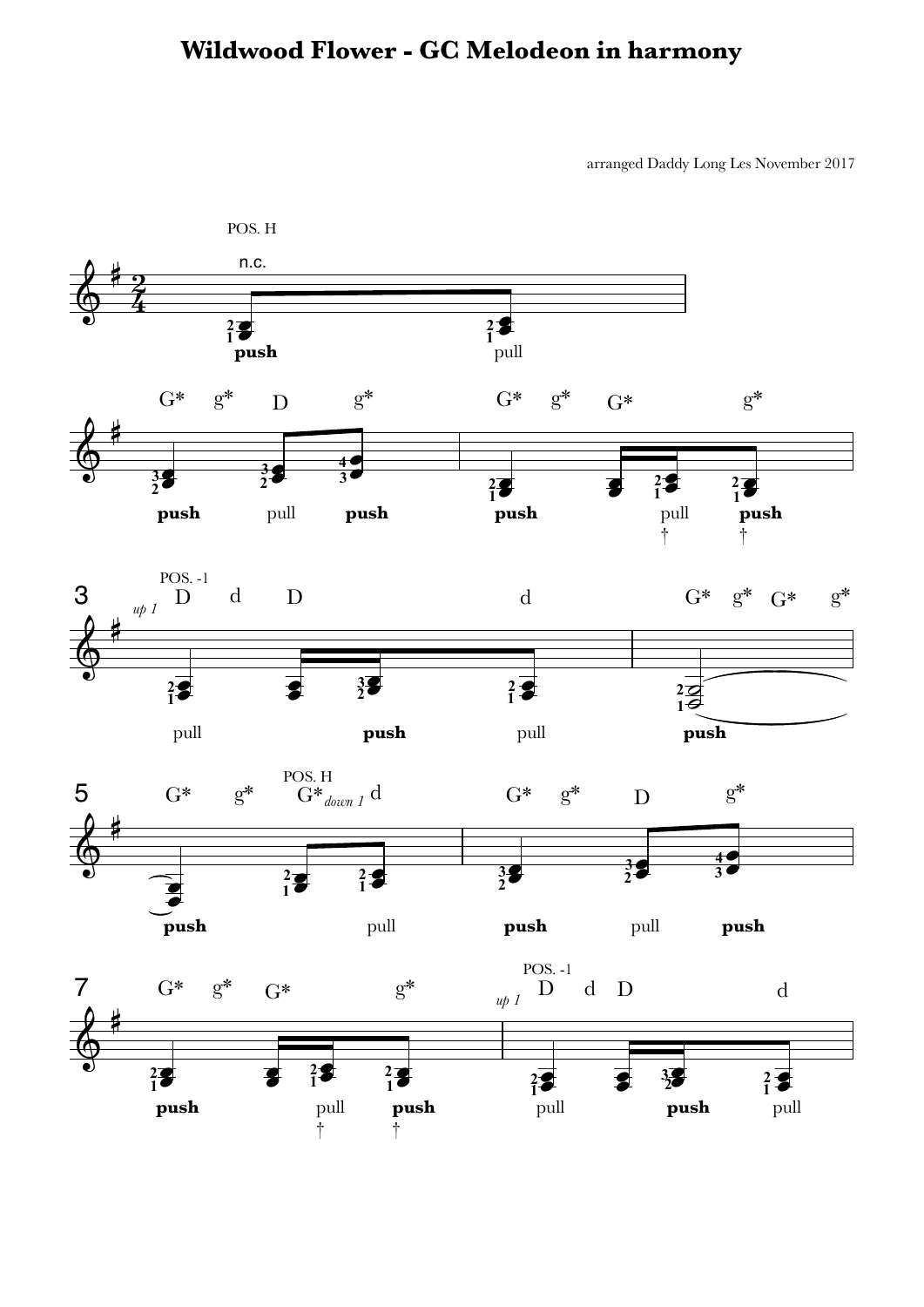

**Wildwood Flower - GC Melodeon in harmony**